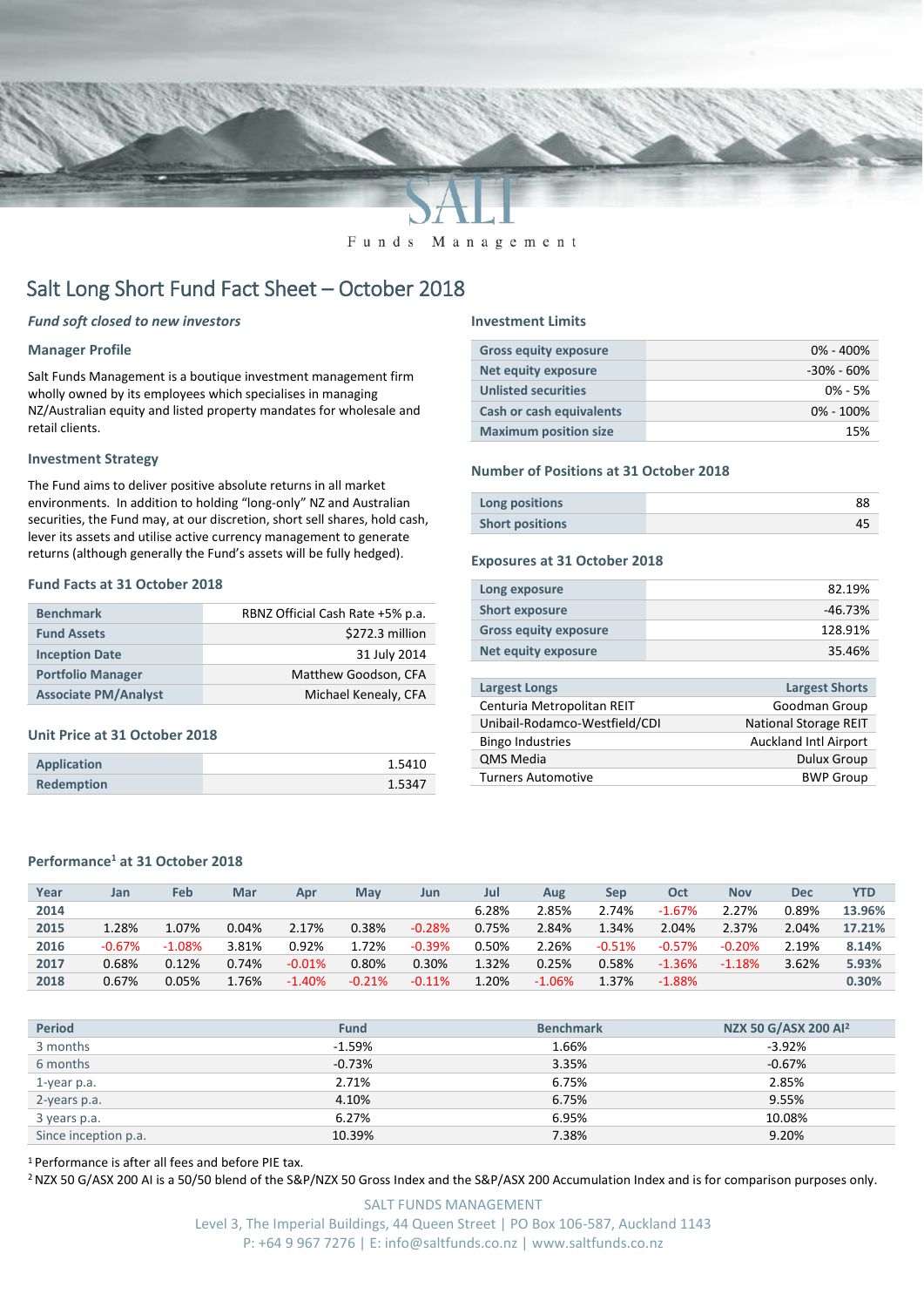Funds Management

# **Country Allocation at 31 October 2018 (Gross Equity Exposure) October 2018 Individual Stock Contribution**



### **Fund Commentary**

#### Dear Fellow Investor,

The Fund held up extremely well in modestly positive territory for the first three weeks of a tumultuous October but any schadenfreude was short-lived as we suffered a torrid last few days to end with a performance of -1.88% after all fees and expenses. This compared to the S&P/NZX50 Gross Index return of -6.40% and the Australian S&P/ASX 200 Accumulation Index decline of -6.05%.

Since inception on 30 June 2014, the Fund has now returned +53.5% after all fees and expenses. Thirty-six of those fifty-two months have had positive returns, our volatility remains far below long-only equities and our correlation to highly volatile and expensive markets remains zero.

While the Fund fell by far less than equity markets in the month, we were disappointed to have not preserved capital. A run of 7 consecutive negative days at month's end moved us from being up +0.38% to the negative outcome that was delivered. There was no one major event behind this but several of our larger longs came under heavy selling pressure while our shorts did not protect us to the degree they did earlier in the month.

In response to the sharp declines and volatility, we are deliberately running the Fund at the lower end of our historic gross positioning of 130%. We have used extreme bouts of weakness to cover shorts and build the size of longs where we have particularly high conviction, with this seeing us running slightly higher net length than in recent times of 35-36%.

The quandary for investors is that markets appear ripe for a tactical rebound from deeply oversold levels but negative fundamental drivers still abound. Valuations remain expensive, earnings forecasts in Australia/NZ continue to gradually recede, housing markets are descending from their peaks, global central



banks have moved from providing to draining liquidity, the Fed is determined to tighten although the RBNZ remains dovish, benchmark US bonds are under pressure from both rising fiscal deficits and inflation in that economy, while the Chinese growth engine conversely appears to be sputtering. Moreover, in the very short term, US mid-term elections could have a considerable impact on markets if the Democrats regain Congress.

Some of the tactical rebound has already happened. NZ equities rose on each of the last three days of October to be 2.2% above their lows, with a typically strong end-of-month performance by the likes of Ryman. November has started similarly. Australia was also interesting in that it surged by 0.56% in the ten minute closing auction at month-end – hmm.

October's rout moved the one year forward PE for the NZ market from 26.4x to 24.8x. Earnings did get downgraded a little further, with the year-ahead market earnings forecast now being 4.5% below its peak back in April. Downgrades are proving sufficiently large to outweigh the normal upside as you roll forward each month to higher future earnings. Long bond yields fell from 2.65% to 2.54%. This corresponds to a fair value PE of 21.1x – this means that a 15% decline is still required to get to fair value versus the - 21% last month. We would highlight that history points to persistent periods of market under and overvaluation but then a rapid switch from one to the other can occur. Given the plethora of fundamental headwinds, we do wonder if October heralded such a change.

October saw the MSCI World Index fall by -8.5% in home currency terms, with Hong Kong being -10.1%, Japan -9.1% and the US S&P500 -6.8%. It certainly didn't feel like it but NZ and Australia actually outperformed. There are as many potential reasons for the sell-off as there are pundits but the initial catalyst appears to have been a speech by Fed Governor Powell on 3 October where he commented, "we may go past neutral but we're a long way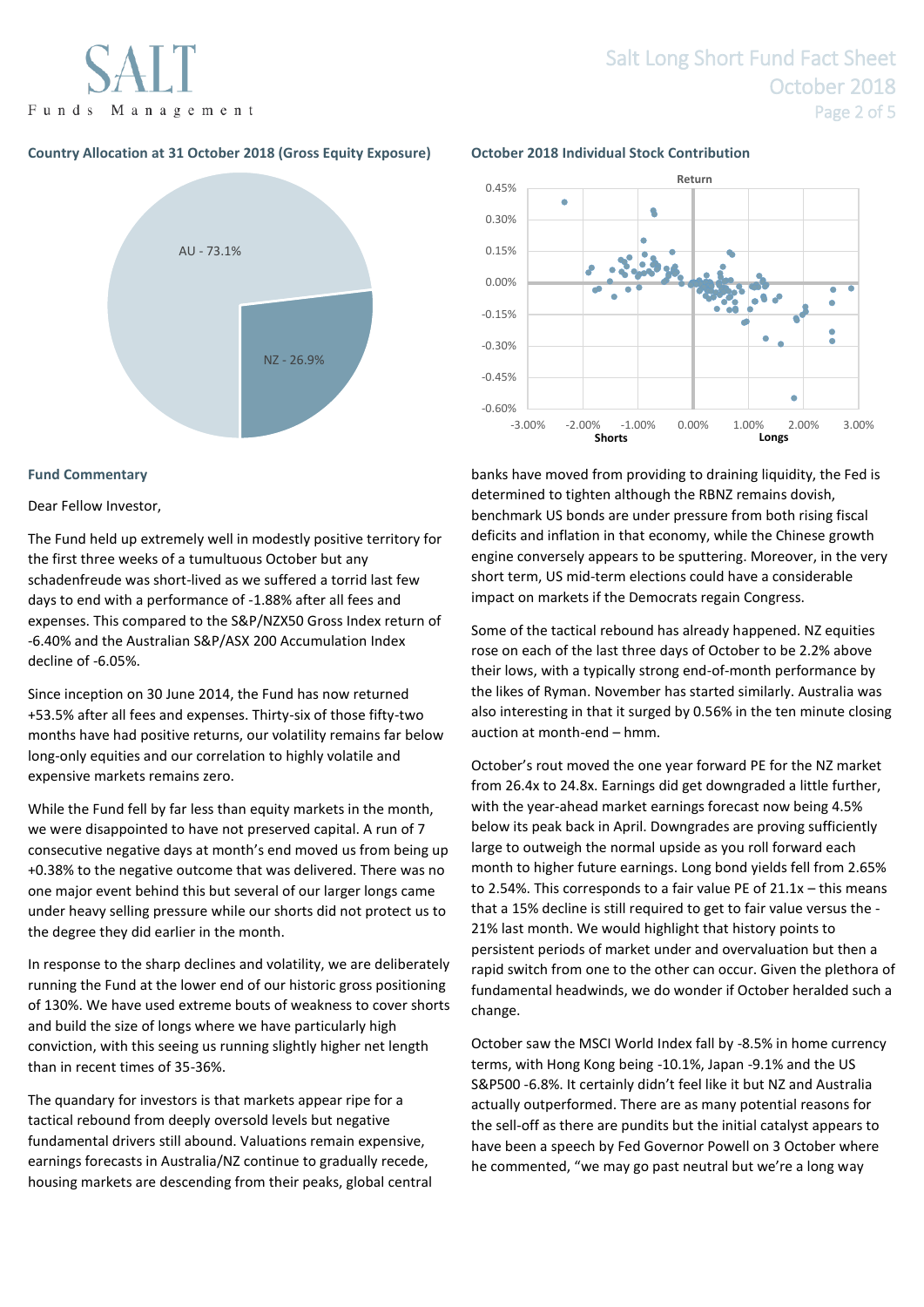Funds Management

from neutral at this point probably." The Greenspan, Bernanke and Yellen puts would seem to be history.

While the Fed is determined to keep lifting interest rates and removing QE, US earnings appear to have peaked across a whole range of sectors. The technology giants are succumbing to maturity, labour costs are rising, tariffs are pressuring profit margins, the global economy is slowing and the stronger US\$ is crimping the earnings of multinationals, who dominate the US bourse. Classic examples were the reports of bellwethers 3M and Caterpillar on 24 October – they both spoke to increases in costs, the impact of tariffs and a slowdown in China.

Aside from a hawkish Fed in the face of inflationary pressures, US bond yields are also coming under pressure from rising US fiscal deficits. This can be seen in how inflation-protected TIPS yields haven't increased to the same extent. The last time that the US unemployment rate was below 4%, they ran a fiscal surplus of 2% of GDP. This time around, the deficit will come in around 5%. What will happen when the economic cycle inevitably turns? The deficit could reach Grecian levels when there is a slowdown.

The combination of rising yields and peaking earnings is both unusual and unhelpful for equities. As Morgan Stanley put it, "we are in the midst of a rolling bear market across all assets caused by a drain in liquidity and peaking growth." Historically, equity markets have prospered up until the late stages of monetary tightening because rising earnings have more than offset the negative impact of higher discount rates. This time around, the extended goldilocks period of rising earnings and ultra-low discount rates is beginning to reverse and earnings are peaking earlier in the rate-hike cycle.

Similarly, Goldman Sachs strategists drew some parallels between the events of October and the quant-driven selloff in 2007 that was the entrée to the main course in 2008. Corporate bond spreads and market volatility are at very low levels but rising interest rates mean that investors are no longer adding to strategies that require ever greater leverage.

Very low interest rates and historically tight credit spreads have been a key support for equities as cheap money has seeped out into all risk assets. Early in the month, the Bloomberg Barclays US Corporate High Yield Index reached a spread of 309 points over government yields, its tightest since 2007. At the same time, there has been a boom in the related asset class of leveraged loans. Further potential issues are lurking within investment grade bonds, where Deutsche Bank pointed out that more than 50% of such bonds are now in the lowest BBB rating band and Morgan Stanley projects that more than \$1.1trn of such bonds could be downgraded to junk when the next downturn strikes.

Putting all the above together, our view is that the October sell-off was driven by a mix of earnings that have peaked and credit conditions that have bottomed. It wasn't just a flash-in-the pan swing in sentiment. The situation for NZ and Australia is a little different in that the RBA is in neutral mode and the RBNZ is dovish. This means that interest rates are not really rising here at all but with US rates going up, this is seeing our currencies depreciate instead. However, our housing markets and economies are most certainly slowing and this is putting earnings under pressure for large swathes of the market. This is not a good match with valuation multiples that remain extended.

Returning to the performance of the Fund during October, our return of -1.88% after all fees and expenses was driven by an awful "winners to losers" ratio of 44%, which is as bad as anything we can recall. Rather than poor stock selection, it was a case of faulty positioning where we had too many longs in a big down month. Only 20 of our 92 longs rose and they collectively detracted - 5.25%. Conversely, 42 of our 49 shorts worked and they contributed +3.45%. With the benefit of hindsight, we were simply too long. While our longs tend to be low beta, everything comes under the cudgel in such a negative month.

Our largest detractor was a former standout contributor in the form of Bingo Industries (BIN, -24%) which was pole-axed despite there being no negative news. We had previously lightened our large holding into strength above \$3.10 and used the weakness during October to as low as \$2.38 to build this back up into one of our largest holdings. We see its well-located landfill and recycling facilities as fortress-like assets. While the Australian housing slowdown is unhelpful, the ongoing infrastructure boom should ensure that business conditions remain robust and multinational competitor Suez called this strength out in their Australian segment result. BIN is now on a PE of just 13x Jun20 forecast earnings which is the first year of the full integration of their Dial-A-Dump acquisition. This strikes us as far too low for this "Buffettlike" business.

The second key headwind was our largest holding, Centuria Metropolitan REIT (CMA, -4.2%). We had gradually lightened this into earlier strength but their acquisition of a large office portfolio and associated discounted equity raising saw us subscribe for our proportionate holding. There are two key attractions and one main issue with CMA in our view. Dealing with the latter first, their external management by Centuria does lead to the suspicion that growth of the vehicle may at times be prioritised over value and this latest deal had shades of that. That said, previous deals have worked out well after initial pressure. The first key attraction is that CMA is perfectly placed to benefit from the tail-end of the Australian office property boom, with a strong rental and valuation growth outlook remaining. This gives us confidence in the forecast numbers and leads to the second attraction, which is that CMA models as very cheap relative to other Australian property names when one considers its dividend yield versus drivers such as gearing, portfolio quality and free cashflow generation. On our calculations, the gross yield for a NZ investor is 8.6%. We are short a number of the most expensive property names to partially hedge this holding.

The bronze medal in the detraction stakes was won by a mid-sized long in the integrated wealth manager, IOOF (IFL, -16.3%) which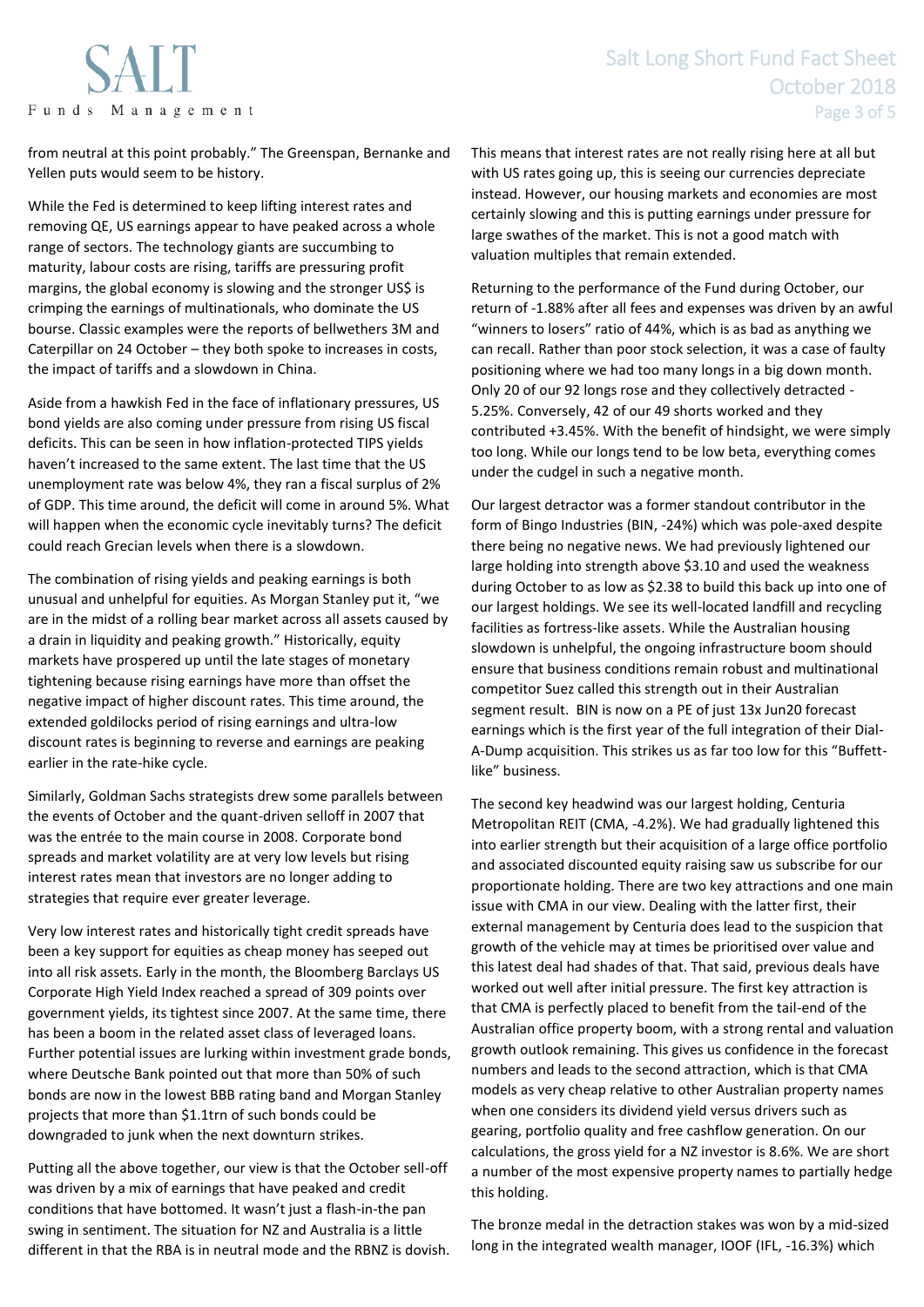

# Salt Long Short Fund Fact Sheet October 2018 Page 4 of 5

came under heavy pressure from falling markets and Royal Commission fears. On our analysis they have little to no exposure to key issues such as "grandfathered commissions" and "fee for no service". Any moves away from vertical integration could be problematic but this has not been recommended to this point and IFL are well placed given their open architecture platforms. The other potential issue is if the ANZ Wealth purchase doesn't close but there appears little basis for this not to happen particularly given that IOOF has higher customer satisfaction measures than the ANZ business. IFL would be a huge beneficiary if Labour's policy to lift compulsory super contributions from 9.5% to 12% is enacted and they are on a Jun20 PE ratio of just 9.4x, which is the first full year of ANZ.

A fourth notable problem was our large long in QMS Media (QMS, -9.7%). We are attracted to the structural growth in digital billboards, with there being a real kicker next year with Federal and State elections. We believe QMS is benefitting from recent industry consolidation, with competitors being internally focused and there is less competition for sites. That said, the entire category is performing strongly. QMS has also made a large move into global digital sports rights via both teams and stadia. This is potentially a major growth area as different digital ads are played depending on the location of the viewer. We would note that KKR's investment into a rival sport-tech business implies very favourable multiples for QMS. There were a number of press rumours during the month suggesting that QMS may have interest in buying Val Morgan cinema advertising and/or the Mediaworks assets in NZ and/or Oaktree (the owner of Mediaworks) being interested in buying QMS.

Number five in the tale of negativity was a mid-sized long in Monash IVF (MVF, -17.4%), a name we have previously made very strong returns from and in which we are hoping to ride the cycle again. Recent IVF numbers have been mediocre albeit not disastrous and new competition from one of their key former doctors is now well understood. The low-cost competition from Primary Healthcare appears to have peaked. This is a sector which has long term structural growth as women choose to have babies later. The departure of the relatively new CEO did not help but we do not believe that major issues lay behind it. Various takeover rumours have circulated in the press but obviously come to nothing at this point. MVF is on 10.7x Jun19 and 9.5x Jun20 earnings forecasts and is a strong free cashflow generator.

A final negative standout came from our large long in Tower (TWR, -8.6%) which fell back from a minor spike in September for no particular reason. We believe their business is travelling very well with strong premium growth in excess of claims inflation and a far quieter period on the storm front. It now has very little sell-side coverage but on our numbers is trading on a PE of just 8.6x for Sept19 and 6.8x for Sept20, when cost savings from their current heavy IT investment begin to come through. We would also highlight that the escalation clause attached to Bain's purchase of 19.9% from Vero at 80cps expires on 8 December.

Winners unsurprisingly largely came from the short-side, with the stand-out being our large long-suffering short in Ryman Healthcare (RYM, -13.6%). It had been down further intra-month but enjoyed a typically strong last day. We used the weakness to significantly lower the size of what had been our largest short but this is a trading view and we have since lifted it post month-end. Fundamentally, we are very wary of the lack of equity in the capital structure, the aggressive early booking of sales, the opaque capitalisation of costs, looming signs of an inventory build in the sector, a NZ housing market that is clearly peaking, an outright decline in Melbourne sales and prices, and a valuation that is extraordinary.

The second key tailwind came from a brace of well-timed midsized shorts in Domain Holdings (DHG, -29.1%) and REA Group (REA, -16.7%). They both fell sharply following an earnings warning from DHG early in the month, where lower listing and auction volumes are seeing lower digital media revenues. While there are no signs yet that the decline in Australian property is easing, we took profits and covered DHG, especially as a strategic investor began to build a stake.

A third winner was our formerly painful short in Wisetech Global (WTC, -27.3%). The share price volatility of this SaaS logistics IT business is absurd. We see it as trading at the very top end of global SaaS valuation multiples but it is only delivering tepid organic growth and is relying on its enormous multiple to make a series of small Pacman-like acquisitions around the world. We can only imagine the complexity of integrating these acquisitions, forecasting and collecting cashflows and managing multiple untethered entrepreneurs. Our WTC position will continue to ebb and flow in the opposite direction to the share price. Even though it is 30% off its highs, WTC is still on a Jun19 PE of 72x.

Other smaller winners came from a short in the funds management holding company Pinnacle Investments (PNI, -30.6%) which had been trading on a very aggressive PE of over 30x. This contrasted with our long in Pacific Current Group (PAC, -5.1%) whose fund manager holdings have far less exposure to markets, which has sizeable net cash on the balance sheet and is on a PE of 10x. We also had two rare winners from the long side, with a modest Pacific Edge Biotech (PEB, +25%) holding leading the way as they demonstrated solid progress in getting their bladder cancer test accepted through the urological market. The other long that worked well was a mid-sized MYOB (MYO, +11.6%) position which was subject to an indicative bid from KKR. We halved the holding given sizeable risks around deal closure but events post month-end are moving in the right direction.

The Fund finished October with net positioning of 35.4%. This includes a 5% holding in Centuria Metropolitan REIT (CMA) which is a little larger than we would ideally like but where we saw little choice but to support an equity raising during the month. It remains a stand-out on relative valuation grounds and we have partially hedged the risk with related shorts in the sector. We are modestly net long gold, short housing exposures, short high